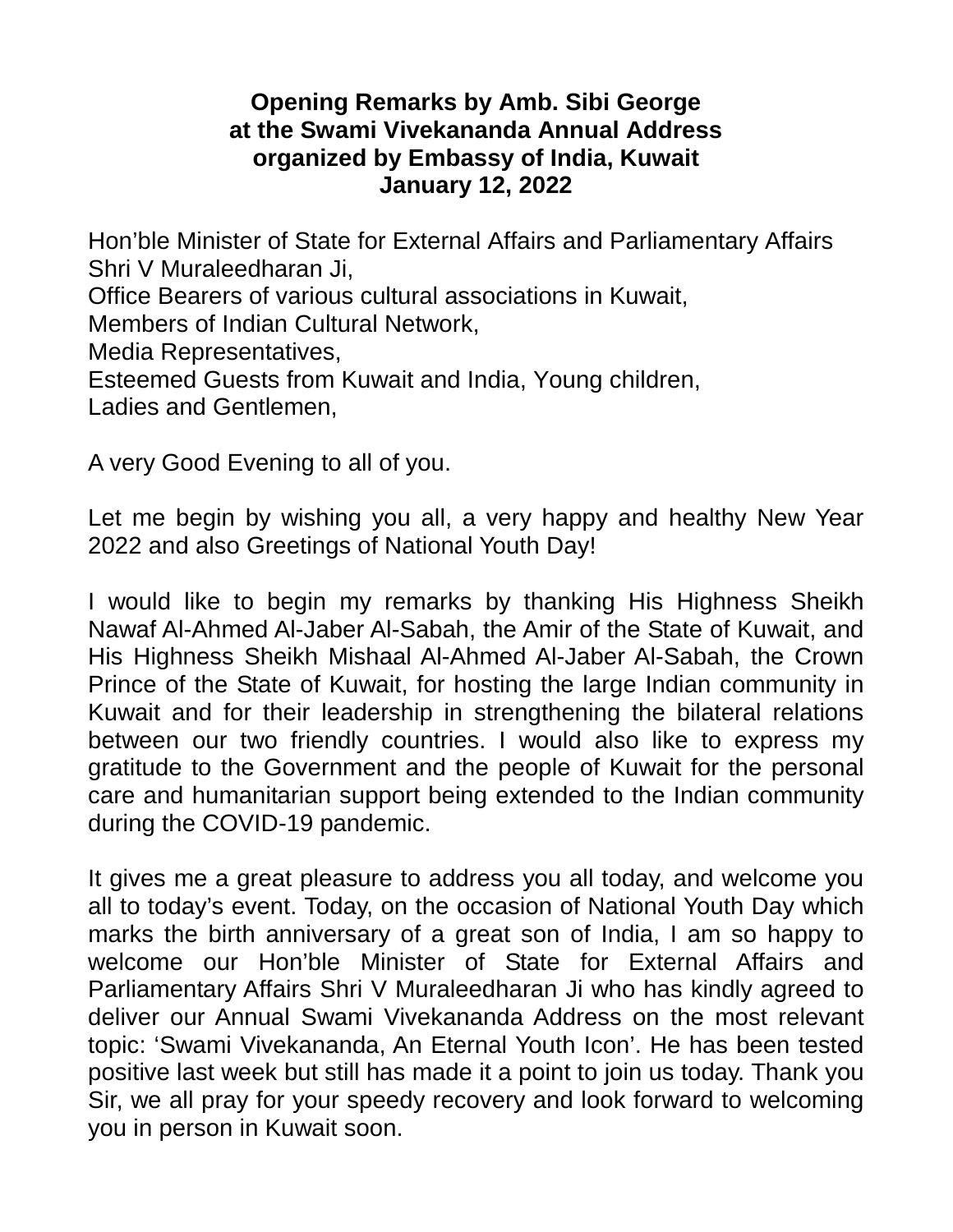Dear Friends,

I am also happy to note that among our participants today we have many young Indians and also our students from our twenty-four Indian schools in Kuwait. I was delighted to see the enthusiasm with which the youth in Kuwait has welcomed today's celebrations. Today morning, we had in our social media platforms and at our outsourcing centers live telecast of the National Youth Festival that Hon'ble Prime Minister Shri Narendra Modi ji inaugurated. Later during this event we will again screen the video of this inauguration and his visionary address.

Today morning I was so happy to read an article on National Youth Day written in IndiansinKuwait.com by Ms. Sai Harshita Adivi of Class XI from FAIPS – DPS welcoming our Youth Day celebrations. In this beautifully written article she says, "through this article, I offer my sincere Pranam and prayers to Swami Ji and I request each one of us to read his articles and books and draw inspiration that can help us to contribute positively to the society". Thank you and congratulations Ms. Sai Harshita Adivi and DPS school for this initiative today. I look forward to meeting you personally soon.

Sir, this year when we celebrate the  $60<sup>th</sup>$  anniversary of the establishment of diplomatic relations and also the  $75<sup>th</sup>$  anniversary of India's independence, the Indian community in Kuwait which is around one million have always been with us to celebrate India and Indian festivals. Our over 350 Indian associations in Kuwait and over fifty thousand students in our schools are our partners in these celebrations. Our diaspora contributes immensely to strengthen our partnership with Kuwait. The admiration and affection garnered by our Community in Kuwait is not a mere coincidence, rather it is the result of the hard work put in by generations of our people living and working here.

Sir, the relationship between India and Kuwait is historic and deep rooted by civilizational affinities tracing back to centuries. At the heart of this relationship are the people-to-people exchanges which have sustained and nurtured this close relationship over centuries. These vibrant exchanges have transformed the relationship substantially into a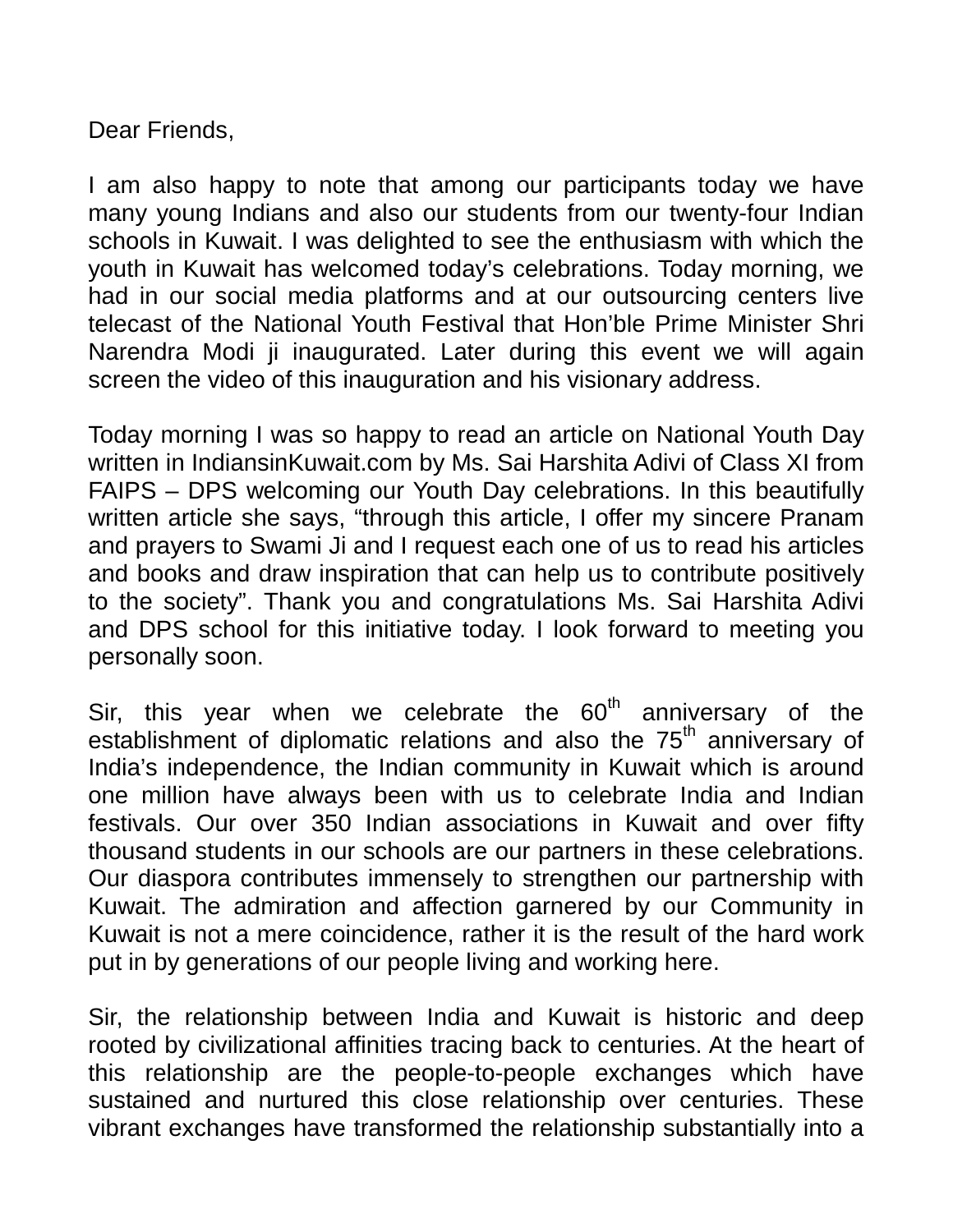mutually beneficial long-standing dynamic partnership. Our endeavor during this anniversary year has been to further build on this relationship at every field.

Sir, our community in Kuwait faced many challenges and difficulties during the Covid 19 pandemic, and as the Minister in charge of this important region, you have been in the forefront of addressing these challenges. It has not been easy for the community here. Our Indian doctors and nurses were in the forefront taking care of the Kuwaitis and expatriates. Indian Community Support Group (ICSG) that the Embassy set up has spearheaded a campaign in collaboration with Kuwaiti friends and many Indian Associations to support Indians in need here. The ICSG and other community groups like IIT/IIM Alumni and IBPC in collaboration with the Embassy led the campaign to supply oxygen to India making Kuwait among the largest supplier of medical oxygen to India. Also ICSG led the unique program of Rs one lakh assistance to the families of those low income workers who their lost their lives to Covid. Sir, in short last two years have been one of significant partnership between our Embassy and our community. Now with the new spike in numbers of Covid 19 cases in recent weeks our associations and groups are getting ready to together face these challenges. Indian Doctors Forum has already launched a new drive of free medical consultation for those in need.

Sir, the community here fondly recalls your visit to Kuwait in September 2019 when you interacted directly with many of our community members here. We are so grateful for the personal interest that you have towards the diaspora in Kuwait. I recall the regular messages that I get from Hon'ble Minister and his office enquiring about the welfare of the Indian community in Kuwait and also following up on these issues. We recall the interaction that you held recently with representatives of the community here to discuss various issues that they face here. We thank you for your personal support to the community during the pandemic particularly the Vande Bharat mission and also support in allotting Kuwait as a center for the NEET examination first time outside India, which benefited a large number of our children and their families. Sir, on behalf of the vibrant Indian community in Kuwait I welcome you to this celebration today.